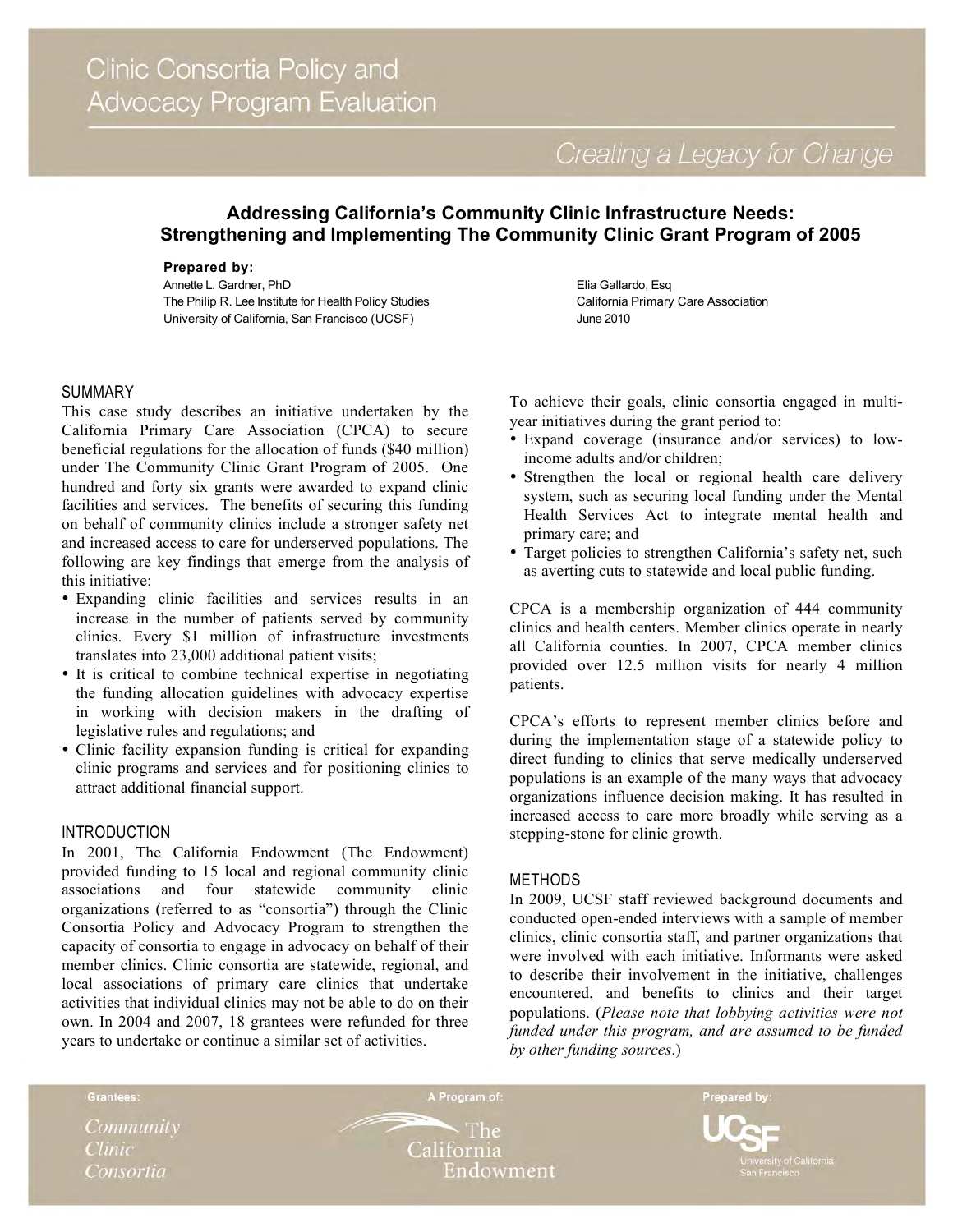# FINDINGS

# ISSUE: SECURING CLINIC FACILITY FUNDING

Community clinics and health centers face significant challenges in securing infrastructure funding in the face of growing demand for services by the insured and uninsured. It is estimated that California clinics will require an additional \$989 million in capital funding through 2011(1). There are other sources of funding, including the federal funding under the President's Initiative and the Tides Foundation Building Capacities Program. However, these programs were limited and failed to meet the overall demand. The problem is particularly acute for smaller clinics that do not have a loan repayment history or large financial base.

In 2000, the California state legislature authorized the creation of the Cedillo-Alarcon Community Clinic Investment Act of 2000 (AB 2875). The one-time contribution of \$50 million was distributed to 226 health centers throughout the state to fund capital outlay projects, such as purchasing new facilities and renovating existing facilities. The intention of the legislation was to expand clinic capacity to meet the needs of the underserved and uninsured and those in shortage area designations. In 2004, an additional \$35 million was allocated to community clinics and health centers as part of the merger negotiations of WellPoint and Anthem, two large managed care companies. In 2005, the reauthorization of the Cedillo-Alarcon Community Clinic Investment Act (SB 190) was passed, authorizing the California Health Facilities Financing Authority (CHFFA) to develop regulations for disbursing the funds. However, instead of replicating the original Cedillo-Alarcon Act regulations, CHFFA made changes to the original regulations, some of which improved upon the original process and some of which were likely to detract from the original intent of the Act. For example, the draft regulations included new administrative requirements, such as documentation of project completion, and the maximum grant amount was reduced from \$1 million to \$600,000. Moreover, the regulations did not limit the grant program to non-profit organizations and included the Rural Health Clinics (RHCs), some of which do not necessarily serve all underserved individuals.

# PROMISING SOLUTION: INFORMING DECISION MAKING EARLY AND OFTEN

California's community clinics were well served by having CPCA represent their interests on multiple fronts. Prepassage of the legislation, CPCA responded to inquiries from the Insurance Commissioner's Office on the impact of the 2000 legislation on the 226 clinics that received funding. While passage of legislation is a key advocacy goal, attention on and participation in the crafting of the rules and regulations that flow from legislation is critical. CPCA was intensively involved in a series of discussions with CHHFA in 2005, the lead agency in developing regulations, on clinic eligibility, grant amounts, and grant reporting requirements.

MAJOR MILESTONES: PERSISTENCE AND PARTNERSHIPS PAY OFF CPCA involvement with securing and allocating health facilities funding dates back to 2001 when it provided two technical assistance sessions to clinics applying for funds under the Cedillo-Alarcon Community Clinic Investment Act of 2000. Additionally, CPCA had hoped to augment this funding from \$50 million to \$100 million. However, the state was facing a significant deficit that precluded additional funding. However, it was also a time when the \$50 million targeted to clinics was the more affordable option to shoring up the safety net.

The Anthem/Wellpoint merger in 2004 provided another opportunity for CPCA to educate decision makers on clinic infrastructure needs. At the request of the state Insurance Commissioner, CPCA provided documentation of the importance and impact of the Community Clinic Investment Act of 2000. It estimated that clinics had provided approximately one million more patient visits after 2000. These efforts proved effective: the merger included a new \$35 million contribution to community clinics in underserved communities–something that had never been done before.

Since the new funds were to be used in a similar fashion to the 2000 Act to finance clinic expansions and infrastructure, then Insurance Commissioner John Garramendi decided that the funds would be made available through procedures that mirrored the process used under the 2000 Cedillo-Alarcon Act. However, the CHFFA, an office under the state Treasurer Office, developed draft regulations that deviated significantly from the original Act. Passage of SB 190 was intended to mandate the existing framework to administer the new funds. However, CHFFA chose to continue to pursue some of its original regulations, such as reducing the maximum grant amount to \$650,000, prompting CPCA to work more directly with CHFFA on revising the remaining regulations that deviated from the original regulations. CPCA brought to bear its negotiating skills and technical expertise in proposing regulation amendments, including a longer project timeline of 18 months and preservation of a grant scoring system. Ultimately, this alliance benefited clinics and CHFFA. CPCA was able to preserve many of the original provisions of the 2000 regulations and CHFFA had CPCA's support on the final regulations. In May 2006, 146 grant requests totaling more than \$40 million were approved.

CPCA turned its attentions to ensuring that clinics were informed of the new funding opportunity and successfully navigated the application process. It provided technical assistance, such as assisting clinics that did not get their applications scored correctly. Additionally, it publicly acknowledged the decision makers who supported the program and the clinics that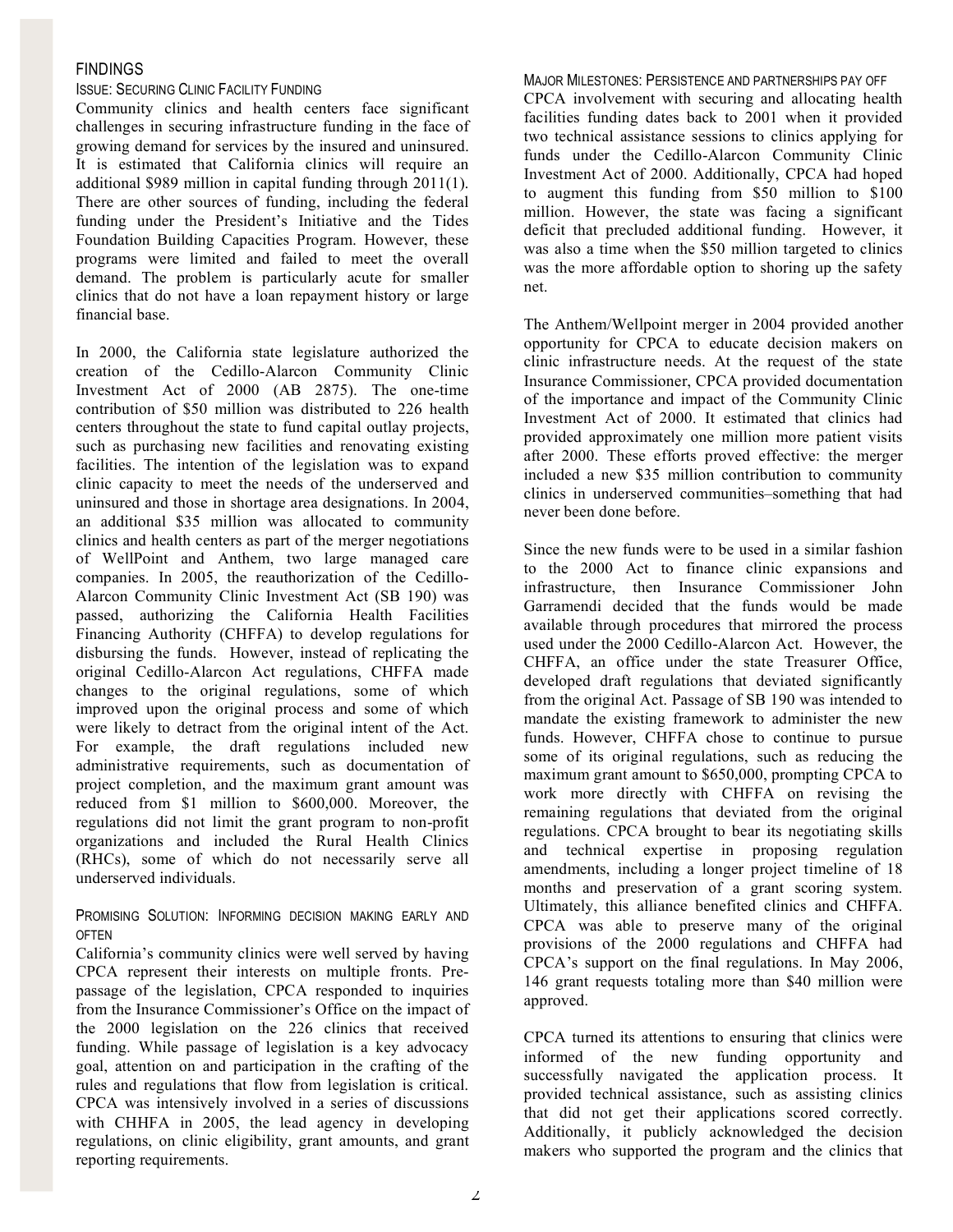expanded their facilities, such as, holding ribbon-cutting ceremonies.

The resources required to represent member clinics during the drafting of rules and regulations vary with the legislation. In the case of the 2005 Act, two CPCA staff worked part-time for 3-4 months to negotiate the final regulations. Communicating with member clinics and providing technical assistance in preparing grant applications required similar staffing over two months, such as explaining the grant process and making sure that applications were in compliance with the RFP.

*Partnerships and collaborations:* While CPCA can do much of the legwork to develop alternative regulations and respond to decision maker inquiries, it relied heavily on its partnerships with high-level supporters of community clinics. Key partners included:

*Insurance Commissioner's Office:* CPCA had a longstanding relationship with John Garramendi, who was the treasurer of CHFFA going back to the 2000 initiative. Since then, CPCA partnered with the Commissioner's office on other occasions, including securing clinic representation on the investment in the Healthy California Program Advisory Committee, which provided input on the allocation of Anthem/Wellpoint merger funding more broadly. Solid relationships with Commissioner John Garamendi and his staff were essential in facilitating the CHHFA/CPCA partnership, as well as directing funding to clinics under the 2005 Act.

*California Health Facilities Financing Authority (CHFFA):*  CHFFA is the vehicle for allocating state subsidized loans to community clinics. The initial allocation of funding under the 2000 Act was considered a model process and CHFFA was the logical site for allocation of 2005 Act funding. Differences in the regulations for the second round of funding may have had more to do with staff turnover and a different vision of eligible clinics. In the end, CPCA and CHFFA were able to work through their differences, with concessions on both sides.

*Overcoming challenges:* As described above, CPCA had to contend with draft regulations that had the potential to work against the goal of creating investments for the public good. Passage of legislation to require adherence to the original guidelines developed under the 2000 Act was not enough to ensure a straight reauthorization. CPCA had to maintain pressure and employ strong administrative advocacy expertise to achieve its goals. Second, the funding from the Anthem/Wellpoint merger was an innovative opportunity but it may have been a one-time opportunity. Efforts to secure an investment fund from the PacifiCare/UHG merger in 2006 were unsuccessful due to a change in staff and departure of John Garamendi. Nor is it an easy approach to securing new funding. Initially, Anthem was reluctant to commit funds to programs for the public good and negotiations were difficult.

### ACCOMPLISHMENTS AND BENEFITS

The short and long-term outcomes of securing and allocating funds from the Anthem/WellPoint merger for clinic facilities and services included:

**E***xpanded CPCA advocacy capacity:* CPCA expanded its expertise in the areas of bonds and financing. It leveraged its in-house expertise in negotiating the technical details of administrative rules and regulations, specifically clinic eligibility and development of the grant guidelines. CPCA negotiated the details while clinics provided input on the regulations and why they would or would not work.

*Increased policymaker awareness of safety net and clinic policy issues***:** CPCA built on prior decision maker support for clinics under the 2000 Act, maintaining its role as a credible source of information on the role of clinics in meeting the needs of the uninsured in California. CPCA sought the support of Senators Cedillo and Alarcon, as well as adopted a bipartisan approach to educating decision makers on 2000 dollars and their impact. There was not a lot of opposition since the funds had already been allocated and CPCA was just seeking to allocate the funds using the original framework.

*Increased policymaker support of safety net and clinic policy issues***:** CPCA efforts to cultivate and maintain relationships with top-level decision makers contributed to these decision makers sponsoring legislation as well as intervening on CPCA's behalf in the drafting of the rules and regulations. As a result, \$40 million (\$5 million from the 2000 Act and \$35 million from the 2005 Act) was allocated to 146 community clinics statewide. While for many recipients, individual grants represented part of the total funding required for a facility expansion, the funding was important for meeting capital campaign goals and securing the additional funding needed to complete clinic expansions.

*Strengthened clinic operations:* The \$40 million in new funding for clinic facilities and services greatly contributed to clinic operations on multiple fronts: expanding clinic facilities allows for increased clinic staffing, including providers and support staff; installing equipment is useful for clinic operations later on, such as information technology that can be used for quality improvement activities; expanding physical space allows for restructuring and streamlining of services, such as colocating behavioral health and primary care services; and, having a larger facility attracts more patients that in turn generates additional revenue for the clinic.

*Increased services for the underserved and uninsured:* For the \$30 million secured under the 2000 Act, CPCA estimates that every \$1 million in clinic facility funding resulted in 23,000 patient visits, for a total of 700,000 visits. While a comparable analysis was not done for the 2005 funding, individual clinics interviewed for this case